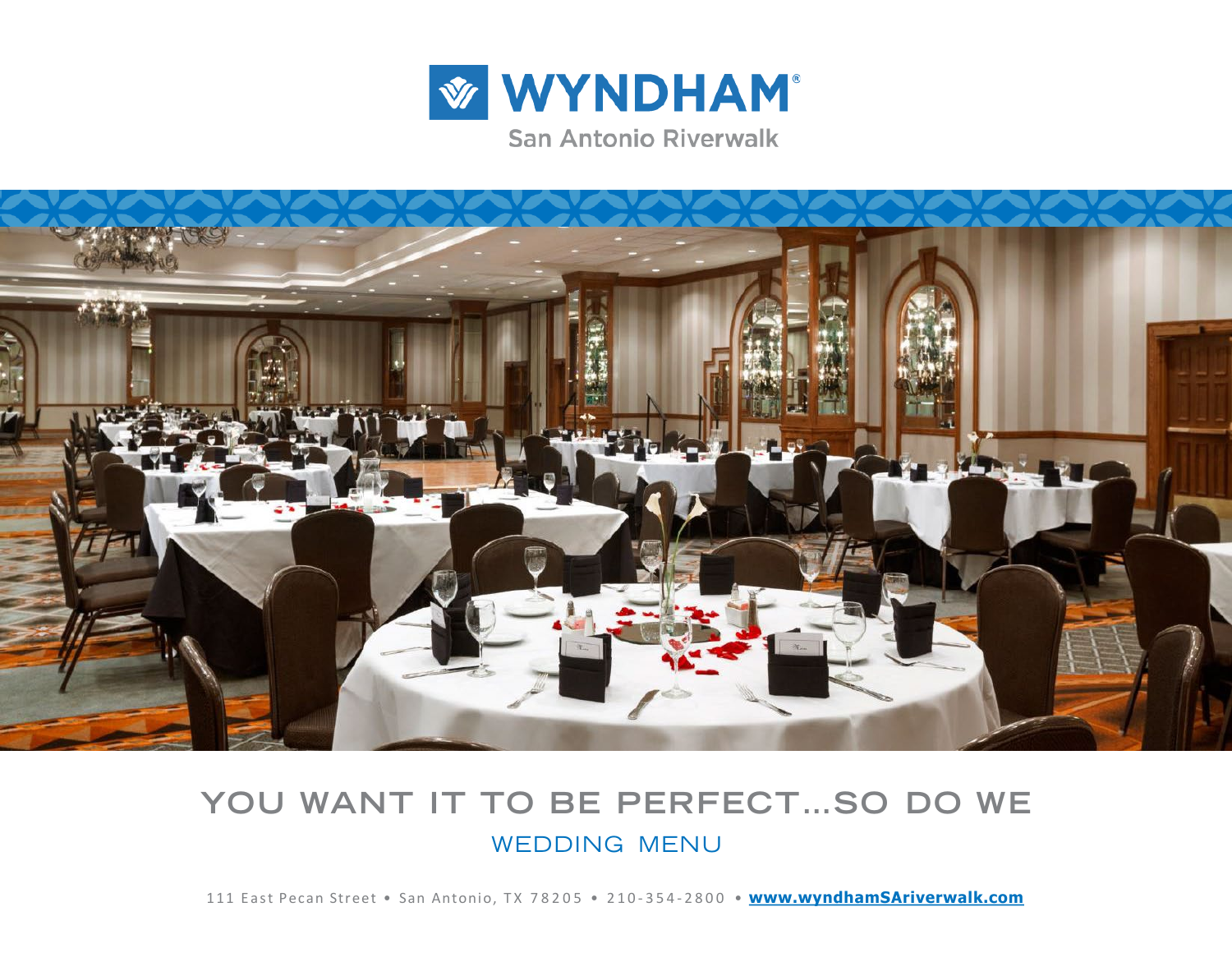# **TRANSFORM YOUR DREAMS INTO REALITY**

**From our Experienced Wedding Specialist to the Executive Chef, to our friendly and Seasoned Catering Staff, nothing escapes our impeccable attention to detail. From your first steps in our door to the last waltz on our dance floor, our staff is dedicated to exceeding your expectations.**

#### **Proudly offering the following to all of our weddings:**

- Guidance from our Wedding Specialist with planning and coordination of the schedule of events
- A Wedding Night Getaway including; one night deluxe accommodation, one romance package amenity, and complimentary hot breakfast for two
- One glass of house champagne per person served butler style for toasting
- Service of the wedding cake
- Discounted parking for reception guests at the hotel self parking garage – based on availability

#### **Extras**

Ask your Wedding Specialist for information about the hottest trends and most memorable touches for your special day.

Our Custom Chef crafted menus are available upon request.

#### **Accommodations for Guests**

Special overnight rates are available for out of town guests and the wedding party wishing to stay at the hotel.

#### **Deposit**

A non-refundable deposit is required with a signed contract to reserve the date of your wedding.

#### **Service Charge & Sales Tax**

A 23% taxable service charge will be added to the total cost of food and alcohol and a 8.25% Texas sales tax is calculated on all food, alcohol and service charges.

#### **Guarantee**

A final guarantee is needed five business days prior to event.

#### **Final Payment**

Final payment is due seven business days prior to the event. A credit card is required to be on file for any incidental charges.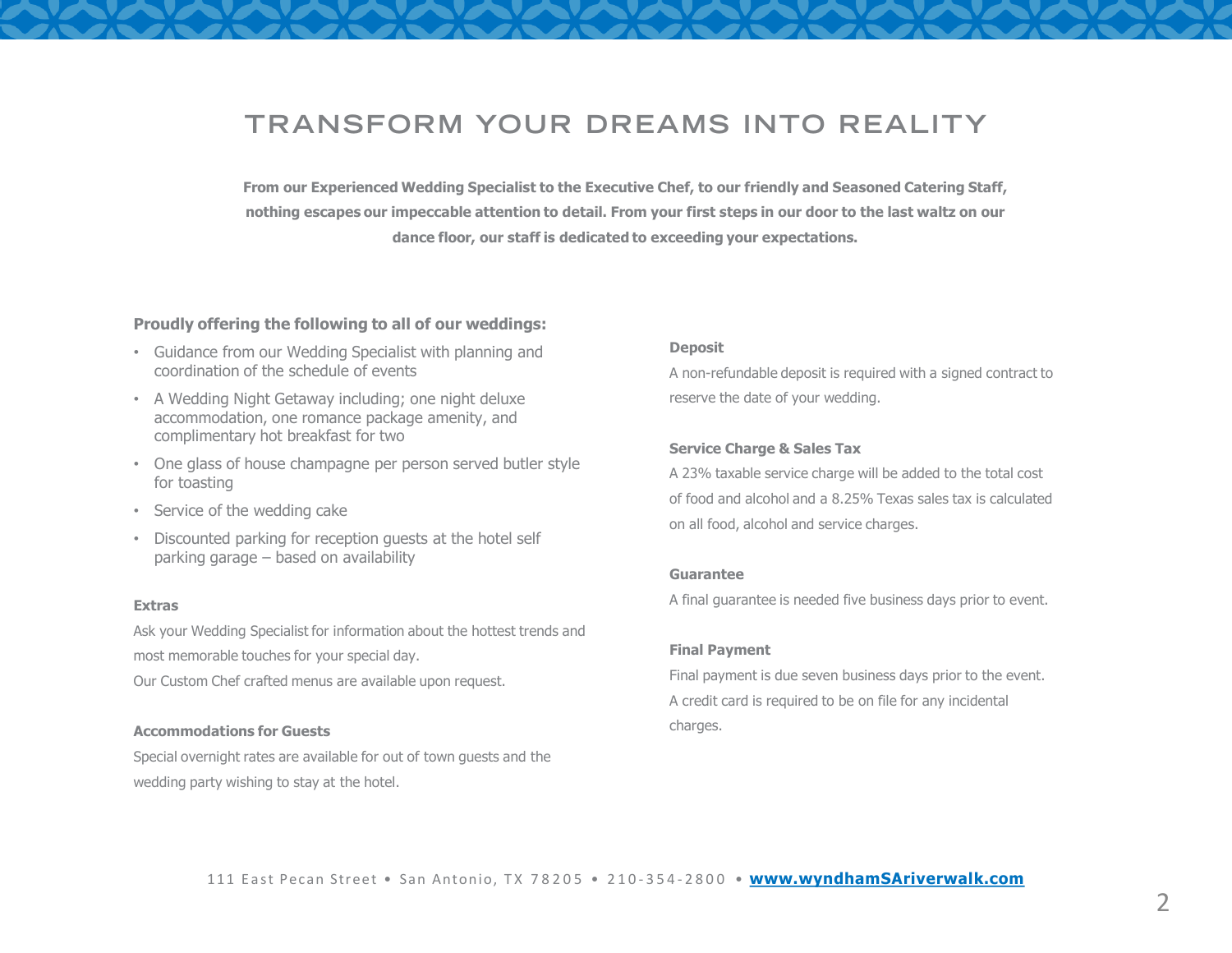# **COCKTAIL RECEPTION**

**\$50.00 per person**

## **COLD HORS D'OEUVRES** CHOOSE TWO

Mini Caprese Skewer with Basil Emulsion Watermelon Gazpacho Shooter Grilled and Chilled Barbeque Shrimp with Chipotle Cocktail Sauce Boursin Cheese and Salami Cornucopia

## **HOT HORS D'OEUVRES** CHOOSE THREE

Chicken Guajillo Mole and Plantain Skewer Smoked Brisket Picadillo Empanada Applewood Bacon Wrapped Shrimp Wild Mushroom Phyllo Purse Crab Rangoon served with Honey Mustard Sauce Chicken Diablos, Jalapeno Stuffed Chicken Wrapped with Oak Grilled Bacon

## **MARKET BUFFET DIP** CHOOSE ONE

Queso Blanco with Crisp Tostada Chips Tapenade, Fresh Tomato Relish, Toasted Focaccia Bread with Garlic and Olive Oil Classic Creamy Artichoke Dip with Herb Crusted Pita Chips

## **BEVERAGES**

Freshly Brewed Regular and Decaffeinated Coffee, Assorted Hot Tea and Iced Tea

\*Prices are per person. A customary 23% taxable service charge and 8.25% sales tax will be added to prices. Consuming raw or undercooked meats, poultry, seafood, shellfish, eggs or unpasteurized milk may increase your risk to foodborne illness.

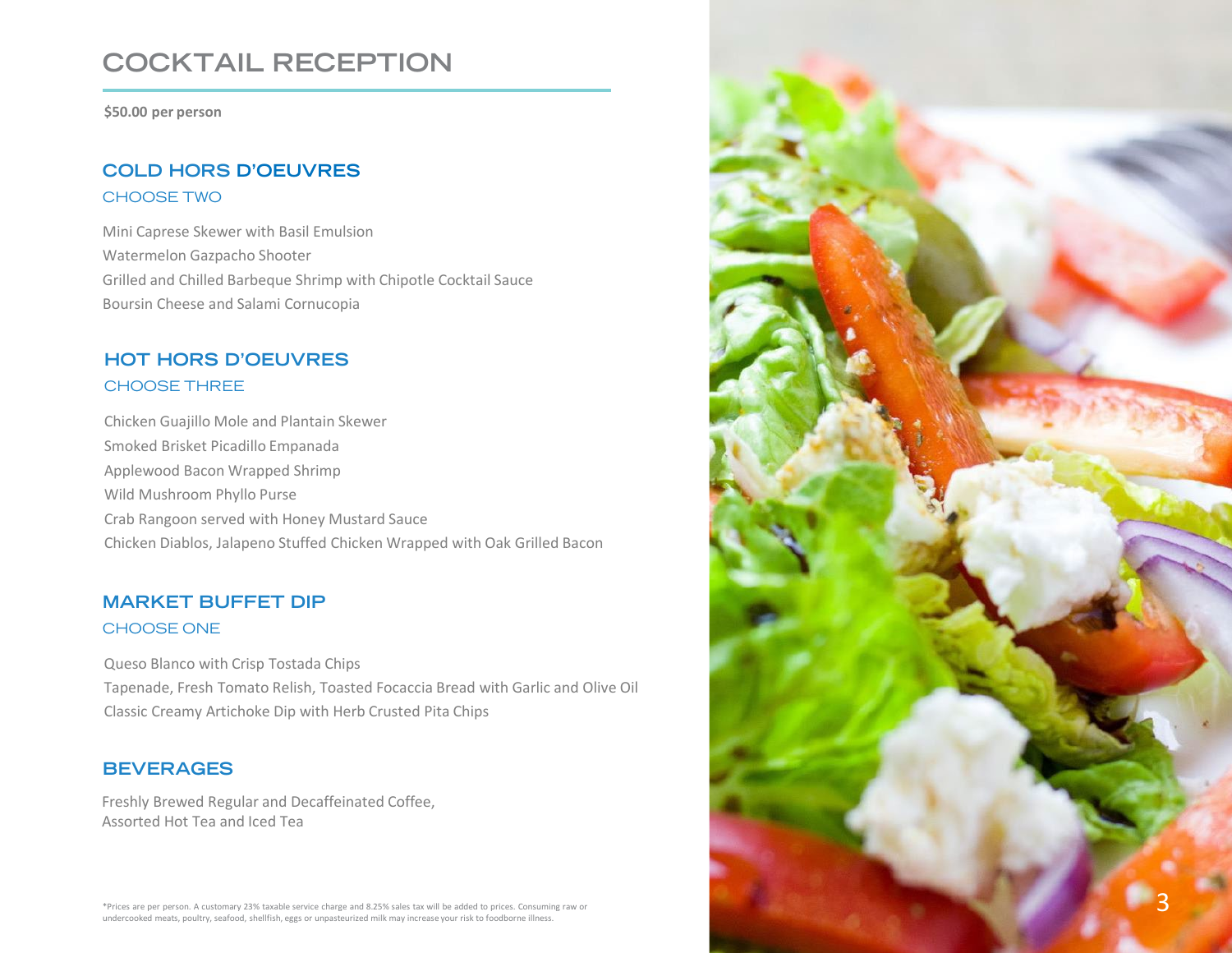# **SIGNATURE RECEPTION**

**\$53.00 per person | \$100 Chef's Fee | Minimum of 100 guests**

## **RECEPTION DISPLAYS** CHOOSE ONE

Fresh Marinated Vegetable Display with Herb Ranch and Red Pepper Aioli Assorted Imported and Domestic Cheese with Sliced Baguette and Crackers Seasonal Fresh Fruit Arrangement with Chilled Mango Yogurt Dipping Sauce

# **COLD HORS D'OEUVRES**

### CHOOSE TWO

Crisp Bruschetta topped with Goat Cheese and Spicy Tasso Barbeque Spiced Duck on Rye Points with a Pomegranate Molasses Drizzle Smoked Chicken Salad, Onion Marmalade on Crostini Citrus Grilled Jumbo Shrimp with Garlic Aioli on Herbed Crusted Crostini Lump Crab Tostada with Chive Crème Fraiche

## **HOT HORS D'OEUVRES**

### CHOOSE THREE

Grilled Shrimp Diablos, Stuffed with Jalapenos and hand wrapped in Smoke House Bacon, served with Fire Roasted Salsa

Mini Calzones filled with Italian Fennel Sausage with Roasted Pomodoro Dip Sante Fe Chicken baked in Phyllo Pastry with Guacamole Dip Crisp Vegetable Spring Rolls with a Pineapple Sweet and Sour Sauce Spanikopitas, Spinach based Pastry Packets with Melted Feta

# **ACTION STATIONS**

### CHOOSE ONE

Pork Loin, Brown Sugar Roasted with Cherry Brandy Glaze, Freshly Baked Soft Rolls and Condiments

Whole Roasted Semi-Boneless Turkey with Cranberry Chutney Herb Mayo and Assorted Hearth Rolls

## **BEVERAGES**

Freshly Brewed Regular and Decaffeinated Coffee, Assorted Hot Tea and Iced Tea

\*Prices are per person. A customary 23% taxable service charge and 8.25% sales tax will be added to prices. Consuming raw or undercooked meats, poultry, seafood, shellfish, eggs or unpasteurized milk may increase your risk to foodborne illness .

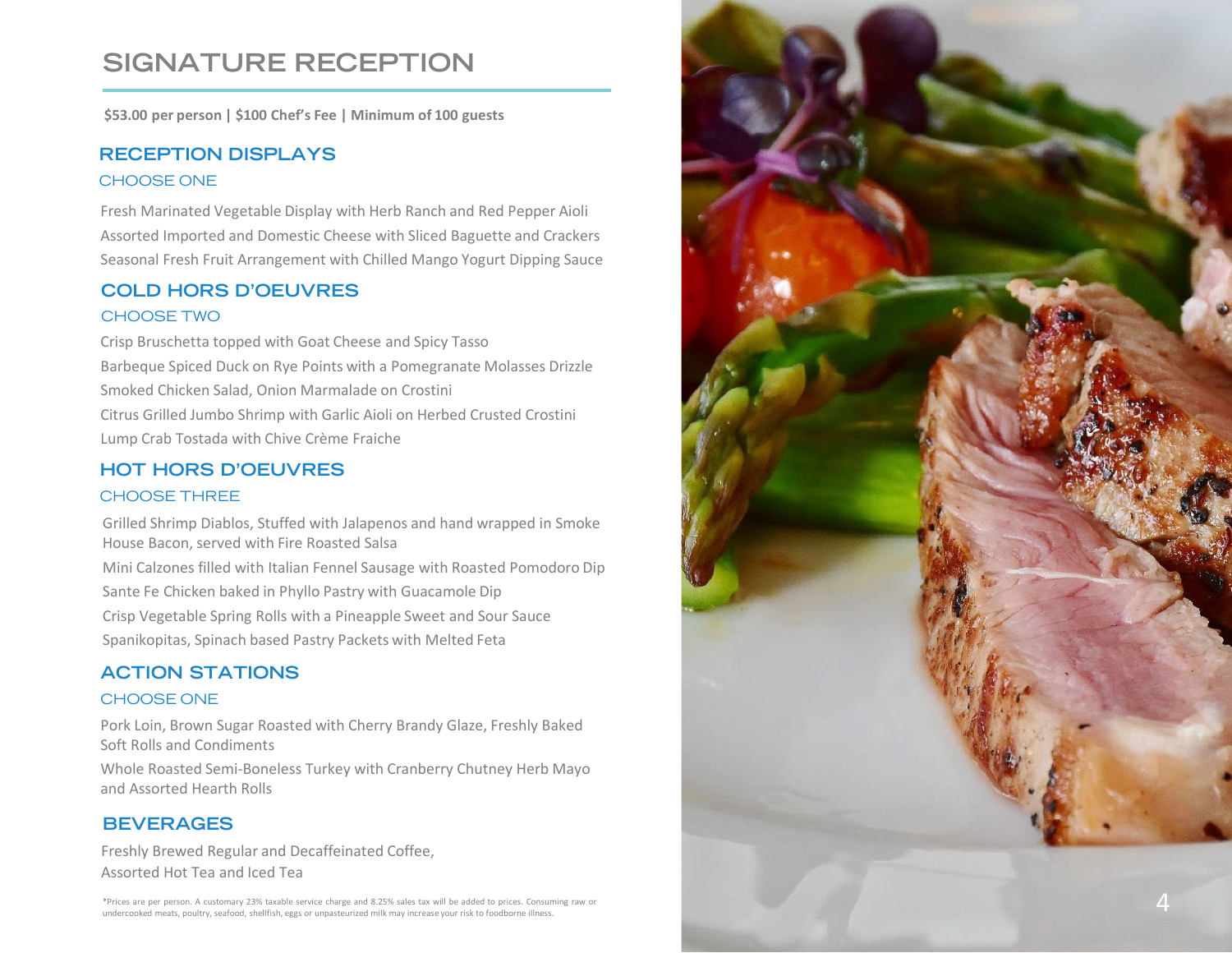# **PLATINUM RECEPTION**

**\$67.00 per person | \$100 Chef's Fee | Minimum of 100 guests**

### **RECEPTION DISPLAYS**

#### CHOOSE ONE

Whole Decorated Wheels of Brie, Baked in French Pastry and served with Sliced Sourdough Baguettes

Diced Seasonal Fruit and Lemon Pound Cake with Dark Chocolate Fondue and Raspberry Dipping Sauces

Antipasto Extravaganza featuring Mediterranean Meats, Cheeses and Vegetables with Toasted Crostini and Condiments

Smoked Salmon accompanied by Capers, Chopped Eggs, Red Onions, and Assorted Breads

### **COLD HORS D'OEUVRES**

#### CHOOSE THREE

Shaved Blackened Beef on Pumpernickel Chips with Peppered Horseradish Butter Prosciutto Wrapped Figs, Sweet Figs on an Italian Baguette with Boursin Cheese Mini Smoked Chicken Botanas with Pepper Jack and Avocado Smoked Hill Country Venison Sausage with Apricot Chutney Smoked Salmon and Lemon Mascarpone on Rye Toast Points

### **HOT HORS D'OEUVRES**

#### CHOOSE THREE

Jerk Chicken Satay with Papaya Relish Crispy Tiger Shrimp wrapped in Wonton Skins with Maple Bourbon Mustard Chicken Cordon Bleu Bites with Honey Dijon Dip Spicy Pork Dumplings with Sweet Chili Sauce Pancetta Wrapped Scallops Baked Mushroom Caps filled with Italian Sausage Stuffing Chicken Teriyaki Kabob with Pineapple and Green Bell Peppers Lump Crab Tostada with Chive Creme

## **SPECIALTY CHEF ATTENDED STATIONS** CHOOSE ONE

Fresh Pasta Station featuring an Assortment of Pastas, Sauces, Grated Parmesan, Mushrooms, Sun Dried Tomato, Artichoke Hearts, Basil and a Peasant Bread Display prepared to order

Cracked Pepper and Herb Crusted Top Round of Beef Carved to Order and Presented with House Baked Silver Dollar Rolls, Natural Au Jus and Creamy Horseradish

Exotic Stir Fry Station featuring Tender Marinated Beef and Chicken, Cooked in a Wok to Order, accompanied with Asian Vegetables, Condiments and Steamed White Rice

#### **BEVERAGES**

Freshly Brewed Regular and Decaffeinated Coffee, Assorted Hot Tea and Iced Tea